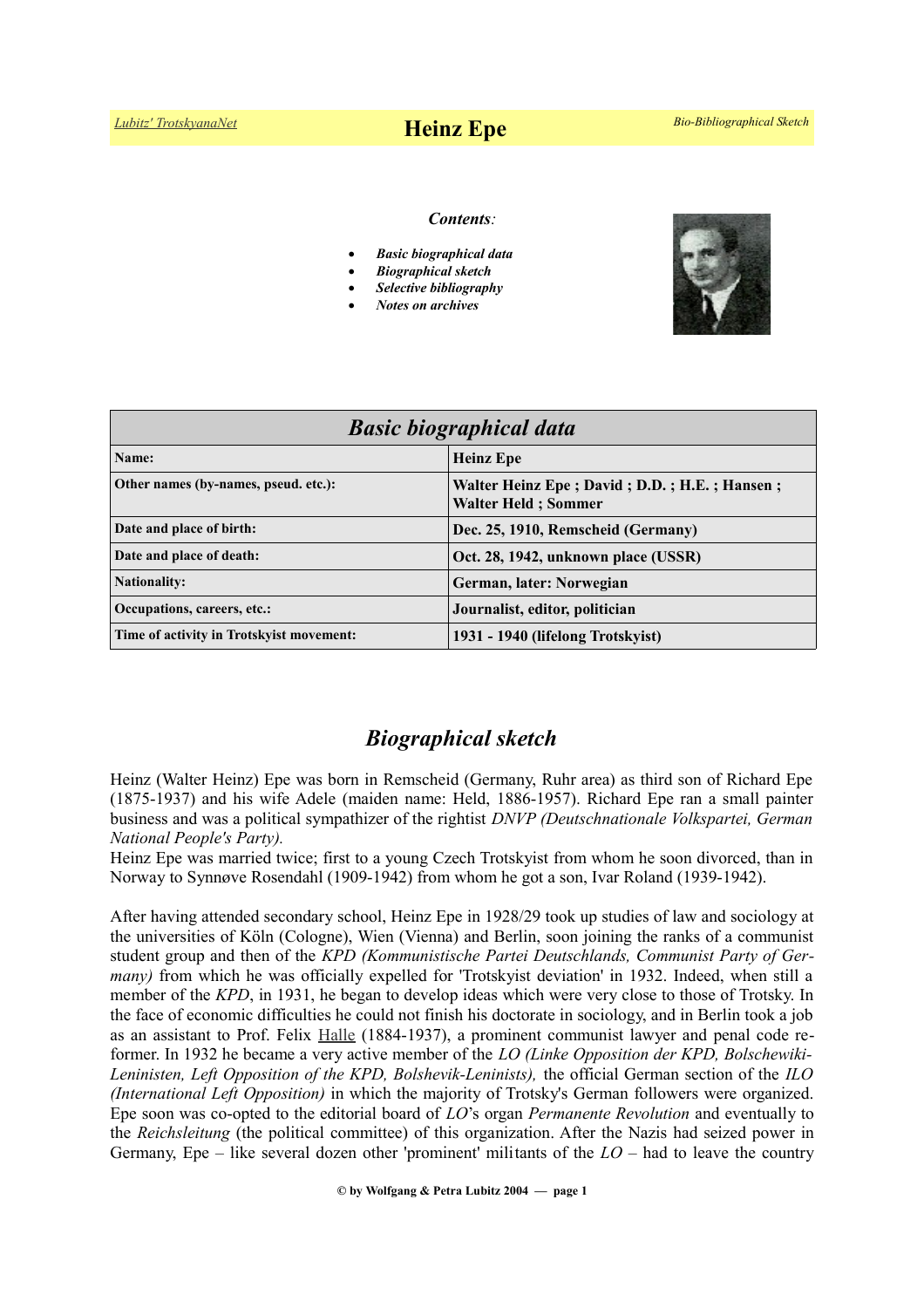(March 1933) in order to escape persecution by the Nazis and went to Prague (Czechoslovakia) where he carried on, if only for a short span of time, with his studies of law and political science. In Prague, Epe – who soon should become renowned in the Trotskyist scene by his pseudonym *Walter Held* ('Held' being his mother's maiden name) – together with other Trotskyist emigrants from Germany launched and co-edited the bi-weekly journal *Unser Wort*, perhaps one of the main papers of the Trotskyist movement in the 1930s and one of the eldest and longest running German-language exile papers. As a continuation of *Permanente Revolution*, *Unser Wort* became the organ of the German section which soon was renamed *IKD (Internationale Kommunisten Deutschlands, International Communists of Germany).* Later in 1933 the journal was transferred to Paris, then to Antwerpen and eventually to New York. During the next 6-7 years Epe/Held was of course one of the main international liaison men and organizers of the international Trotskyist movement which at the time was called *International Communist League (ICL, 1933-36)* and *Movement for the Fourth International (1936-38)*, respectively. His ways led him to The Netherlands, Belgium, France, Norway and Sweden. In France he met Trotsky who had settled there after leaving his Turkish exile. In The Netherlands he worked with Henk [Sneevliet](https://en.wikipedia.org/wiki/Henk_Sneevliet) and participated in an international pre-conference of revolutionary youth movements where he was elected a secretary – together with Willy [Brandt](https://en.wikipedia.org/wiki/Willy_Brandt) – of the newly created *International Bureau of Revolutionary Youth Organizations* which took its headquarters at Oslo (Norway). From mid-1934 Epe/Held was "Trotsky's man at Oslo" in the function of a representative of the *ICL*. Until 1935 he co-edited (with Willy Brandt) the *Organisationsbriefe* and the *Internationales Jugend-Bulletin.* In those years he was deeply involved in unity negotiations with various leftist organizations which were neither reformist nor Stalinist, and in other activities with regard to the launching of a new, *Fourth International*.

Furthermore Epe/Held took also part in the political life of the Norwegian workers movement, got in contact to some Norwegian politician, socialists, trade union organizers and intellectuals. He became also a close collaborator of Jeannette [Olsen,](https://en.wikipedia.org/wiki/Jeanette_Olsen) the leader of the small Norwegian Trotskyist group, and he published articles in various Norwegian socialist and leftist papers under his pseudonym Walter Held. Besides this, the author statement 'Walter Held' is to be found more or less frequently in many of the theoretical papers and internal bulletins of the international Trotskyist movement of that time. He also maintained a lively correspondence with the *International Secretariat* of the Trotskyist movement, foreign Trotskyist groups and parties and of course with Trotsky himself. His manifold activities both in Norway and abroad have been well documented in some studies and narratives like those by [Broué,](https://www.trotskyana.net/Trotskyists/Pierre_Broue/pierre_broue.html) Lorenz and Dahl [see bibliographical notes at the end of this sketch]. Taking into consideration that many of Trotsky's co-workers were kidnapped and/or murdered by Stalinist agents in the 1930s and that the German leftist immigrants in Norway were under 'surveillance' of both the Norwegian police and local rightists, one must say that Epe/Held's job was a quite dangerous one.

With regard to Epe/Held's uphold in Norway it must be added that it was him who in 1934/35 took care of Leon Trotsky getting asylum in that country and that he was of course Trotsky's closest and most eminent collaborator during those 18 months (June 1935 – December 1936) in which the Trotskys settled at a small Norwegian town some 30 miles from Oslo. Besides this, Epe/Held made some relevant research work with regard to Trotsky's counter-trial (held in Mexico, 1937) in which the latter revealed the amalgam of lies presented in the famous Moscow show trials. In 1939 Epe and his wife travelled to Paris several times in order to work there with the Trotskyist headquarters.

Epe/Held's life, like that of so many other followers of Trotsky at that time, should come to an early end: after German *Wehrmacht* had occupied Norway in spring 1940, Epe/Held had to leave the country and went to neutral Sweden where he got a refugee status (which, however, meant the prohibition of political activities) and eventually Norwegian citizenship by the Norwegian embassy at Stockholm. In May 1941 Epe/Held – furnished with an immigrant visa to the USA and a transit visa through the USSR and other countries for himself, his wife and child – started travelling from Sweden to the USA via the Soviet Union. Before leaving Sweden for this audacious travel Epe/Held had left a "declaration for publication in the event of something happening to me during my journey through the Soviet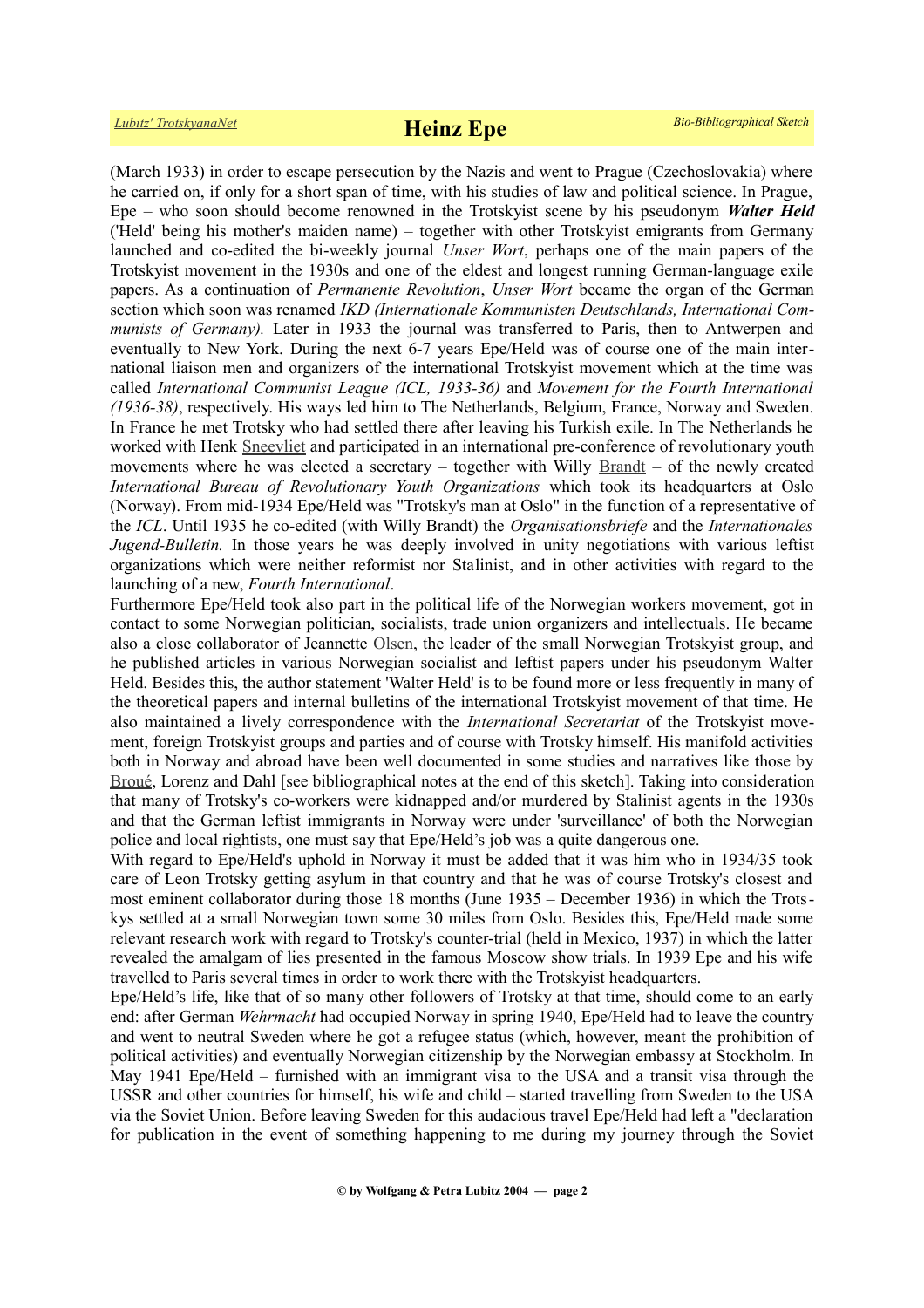U[n](#page-2-0)ion" (dated May 16, 1941) which later was published by the Swedish paper *Arbetaren*<sup>1</sup>. Indeed, the Epe family was arrested by NKVD officers when crossing Russia by train. According to various eyewitness-reports of survivors, Epe was sent to various Soviet prisons and concentration camps, treated harshly and eventually murdered in October 1942.

The death of Heinz (Oct. [2](#page-2-1)8<sup>2</sup>, 1942) and Synnøve (Aug. 31, 1942) Epe and her son Ivar Roland (Sept. 4, 1942) was verified by Soviet authorities only in January 1956 upon continuing requests from Norwegian diplomats. Only in 1989 Epe/Held was formally rehabilitated by Soviet judicial authorities. The following quotation is taken from *Einhart Lorenz: Heinz Epe – Mitarbeiter von Willy Brandt und Leo Trotzki* (see detailed bibliographic data below):

"Der doppelt verfolgte Flüchtling Heinz Epe, der sich vor dem Faschismus retten konnte, verschwand wie so viele andere deutsche Sozialisten spurlos in der Sowjetunion. Vergessen ist er damit nicht. Sein Name taucht nicht nur in der Literatur über die trotzkistische Bewegung immer wieder auf, auch Willy Brandt geht in seiner Autobiographie "Links und frei" auf das Schicksal und die Arbeit des Remscheiders ein. Die Zahl seiner politischen Gesinnungsgenossen hielt sich in bescheidenen Grenzen und der Trotzkismus erhielt wenig Anhänger in Norwegen. Das bedeutete aber nicht, daß Epes Worte ungehört verhallten. Seine Anklagen gegen den stalinistischen Terror, der, wie Epe zeitig schrieb, seine Schlagkraft der Argumentation im Kampf gegen den Faschismus schwächte, zeugten von einem aufrechten Gang. Die von ihm initiierten Appelle in der Asylrechtsfrage, seine Artikel über Nazi-Deutschland und seine freundschaftlichen Beziehungen zu norwegischen Intellektuellen haben das geistige und politische Klima des Landes bereichert und dazu beigetragen, gegen den Faschismus zu immunisieren, dessen Opfer Norwegen im April 1940 wurde."

## *Selective bibliography* [3](#page-2-2)

### *Selective Bibliography: books and journals (co-)authored or edited by Epe*

Epe, Walter: Die spanische Revolution / Walter Held [i.e. Heinz Epe]. - Paris : J. Meichler, [1937].- 45 pp.

- Epe, Walter: Revolutie en contra-revolutie in Spanje / Walter Held [i.e. Heinz Epe]. [Rotterdam] : Groep van Bolsjewiki-Leninisten, 1937.
- Permanente Revolution : Wochenschrift der Linken Opposition der KPD (Bolschewiki-Leninisten), Sektion der Internationalen Linken Opposition (Berlin) <TSB 1192>
- Trotsky, Leon: Wohin geht Frankreich? / Leo Trotzki. Die Volksfront in Frankreich / Walter Held [i.e. Heinz Epe]. - Wien : N. Bernard, 1975. - XVIII, 101 pp.
- Unser Wort : Halbmonatsschrift der Deutschen Sektion der Internationalen Linken Opposition (later: der Internationalen Kommunisten Deutschlands (Prag, later: Paris, later: Antwerpen, later: New York, NY) <TSB 1761> [Although not mentioned in the masthead, this exile paper of the German Trotskyists, being the continuation of 'Permanente Revolution' (Berlin) at the beginning was co-edited and factually managed by Epe who contributed many articles, too]

#### *Selective Bibliography: books, journals and bulletins to which Epe contributed*

Arbeiderbladet (Oslo)

Bulletin de la Ligue des Communistes Internationalistes (Bolcheviks-Léninistes) (Amsterdam) <TSB 0178> Dagbladet (Oslo)

Documents sur la révolution espagnole (1937-1939) / trad.: Daniel Couret. - Paris : CERMTRI, 1993. - 68 pp. - (Les cahiers du C.E.R.M.T.R.I. ; 71)

<span id="page-2-2"></span><span id="page-2-1"></span><span id="page-2-0"></span><sup>1)</sup> An English translation was published in *Revolutionary History* (London), 1.1989 (4), pp. 41-42.

<sup>2)</sup> According to *In den Fängen des NKWD : deutsche Opfer des stalinistischen Terrors in der UdSSR*, Berlin, 1991, p. 66). Other sources have given the date of December 28.

<sup>3)</sup> TSB item numbers (e.g. <TSB 0716>) refer to Lubitz' *Trotskyist Serials Bibliography*, München [etc.], 1993 which is out of print but now [available as a PDF file](https://www.trotskyana.net/LubitzBibliographies/Serials_Bibliography/serials_bibliography.htm#PDF) within the framework of our *Lubitz' TrotskyanaNet* website. In TSB you can find detailed descriptions concerning the respective Trotskyist papers, journals, bulletins and the like.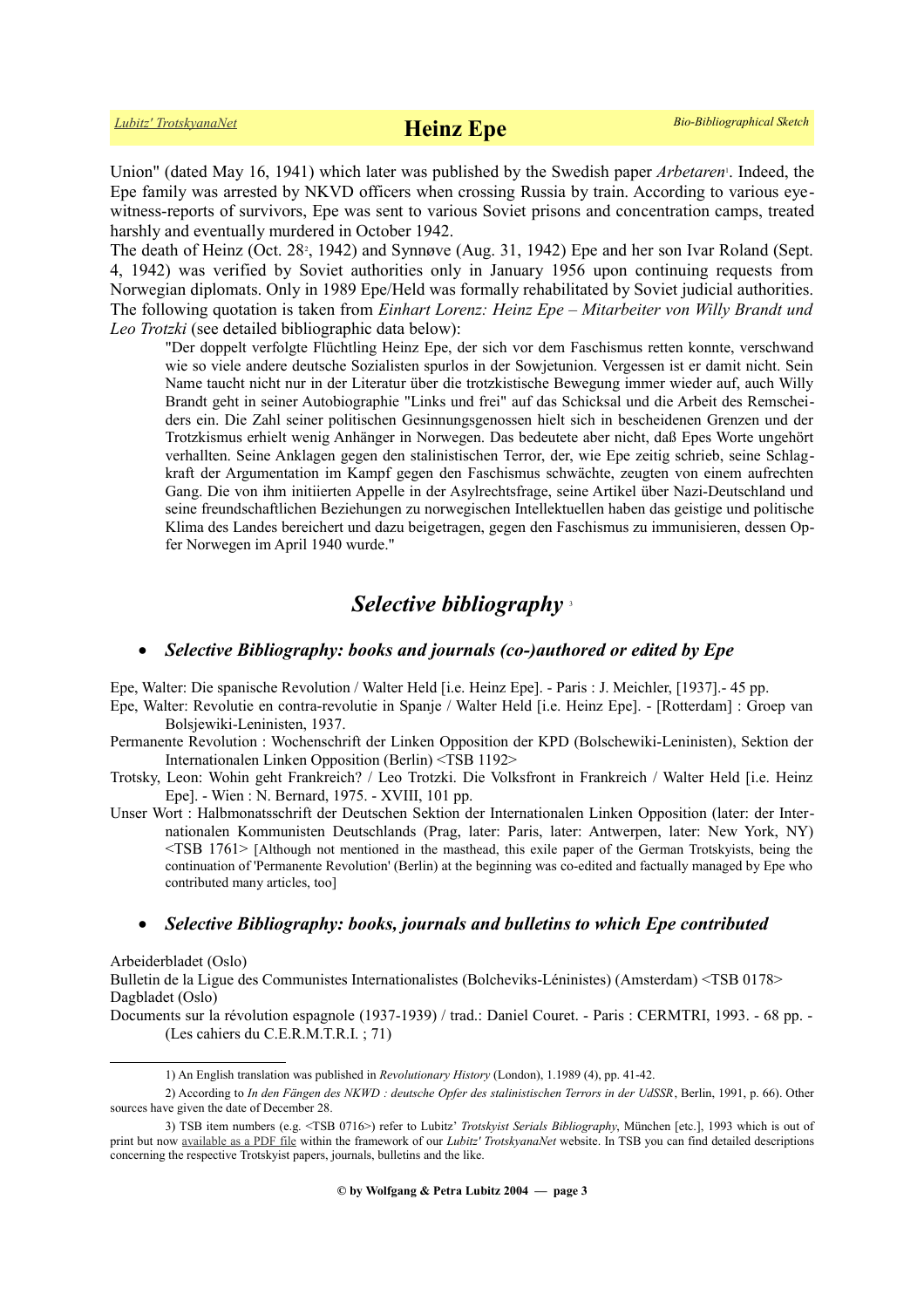### *[Lubitz' TrotskyanaNet](https://www.trotskyana.net/)* **Heinz Epe** *Bio-Bibliographical Sketch*

- Documents sur la révolution espagnole (50e anniversaire). Paris : CERMTRI. 84 pp. (Les cahiers du C.E.R.M.T.R.I. ; 41)
- Fourth International (New York, NY) <TSB 0532>

Informationsdienst / Internationale Kommunisten Deutschlands (Paris) <TSB 0745>

- Internal Bulletin / Socialist Workers Party (New York, NY) <TSB 1548>
- International Bulletin / International Bureau of Revolutionary Youth Organisations (New York, NY) <TSB 0682>

International Information Bulletin / Spartacus Youth League (New York, NY) <TSB 1660>

Internationale Jugendinformation der IKL (Bolschewiki-Leninisten) (Paris) <TSB 0744>

- Internationales Jugend-Bulletin / Internationales Büro Revolutionärer Jugendorganisationen (Stockholm) <TSB 0759>
- Mitteilungsblatt der IKD (Antwerpen) <TSB 1060>
- The New International (New York, NY) <TSB 1089>
- Österreich-Bulletin (Antwerpen) <TSB 1133>
- Oktober : organ for marxistisk-leninistisk politikk (Oslo) <TSB 1138>
- Permanente Revolution : Wochenschrift der Linken Opposition der KPD (Bolschewiki-Leninisten), Sektion der Internationalen Linken Opposition (Berlin) <TSB 1192>
- Quatrième Internationale (S.l., later: Gilly, later: Bruxelles, later: Paris, later: Montreuil) <TSB 1282>
- Reich, Wilhelm: Carteggio 1933-1935 / Wilhelm Reich ; Lev Trotsky. Introd. di Alain Calvi. [A cura di Paolo Casciola]. - Foligno : Centro Studi Pietro Tresso, 1991. - 20 pp. - (Quaderni del Centro Studi Pietro Tresso : Serie Dagli archivi del bolscevismo ; 9)
- Revolutionary History (London) <TSB 1375>
- Service de presse / Ligue des Communistes-Internationalistes (Bolcheviks-Léninistes), Secrétariat International (Amsterdam) <TSB 1467>
- Service d'information et de presse de la LCI(B-L) (Paris) <TSB 1468>
- Service d'information et de presse pour la Quatrième Internationale (Paris, Anvers) <TSB 1469>
- Unser Wort (Prag, later: Paris, later: Antwerpen; later: New York, NY) <TSB 1761>

What Next : Marxist discussion journal (London)

#### *Selective Bibliography: articles about Epe*

- [Anon.]: Epe, Walter Heinz, in: *Biographisches Handbuch der deutschsprachigen Emigration nach 1933*, Bd. 1, München [etc.], 1980, p. 159. [Biographical sketch]
- [Anon.]: [Walter Held.](https://de.wikipedia.org/wiki/Walter_Held) [Biographical sketch, Wikipedia article]
- [Anon.]: Walter Held (Heinz Epe) : biographische Notiz. 3 pp. [Unsigned ms., dated Nov. 23, 1977, Trotsky Collection, Hoover Institution Archives, Stanford, Cal., box 28, folder 12]
- Berens, Peter: Der Remscheider Heinz Epe als Sekretär Trotzkis, in: *Berens, Peter: Trotzkisten gegen Hitler*, Köln, 2007 : pp. 121-125
- Berens, Peter: Talente, die sich nicht entfalten konnten : Heinz Epe (Walter Held), 1910-1942, in: *Avanti* <TSB 0069>, 16.2010 (182) : pp. 20-21. [Biographical sketch]
- Breidenbach, Armin: Remscheider war Trotzkis Sekretär. [1-2], in: *Remscheider General-Anzeiger*, 96.1984 (Dec.12=Nr. 289); 97.1985 (Jan.4=Nr.3). [Pt. 1 unnumbered, pt. 2 designated as pt. 3 by error. Pt. 2 titled "Remscheider Student war Trotzkis Sekretär"]
- B[roué], P[ierre]: Epe, Heinz, in: *Dictionnaire biographique du mouvement ouvrier international : L'Allemagne*, Paris, 1990, pp. 176-177. [Biographical sketch]
- Broué, Pierre: Quelques proches collaborateurs de Léon Trotsky, in: *Cahiers Léon Trotsky* <TSB 0277>, 1979 (1) : pp.61-85. [On pp. 79-84: Walter Held.] [Biographical sketch]
- Broué, Pierre: Walter Held / [transl. By Ted Crawford], in: *Revolutionary History,* 1.1988/89 (2) : pp. 7-9. [Biographical sketch]
- Dahl, Nils Kaare: Some memories of Walter Held, in: *Revolutionary History,* 1.1988/89 (2) : pp. 9-11. [With subchapters on "Into exile" and "Held's disappearance"]
- [Dossier Walter Held \(1910-1942\) dødsdømt av Hitler, myrdet av Stalin](http://www.marxists.org/norsk/reference/held/index.html) [Electronic resource]. [Contents (as at Febr. 2009): Pierre Broué: Walter Held; Nils K. Dahl: Noen erindringer om Walter Held; Mer om Walter Held]
- Lorenz, Einhart: Heinz Epe Mitarbeiter von Willy Brandt und Leo Trotzki, in: *Widerstand und Verfolgung in*